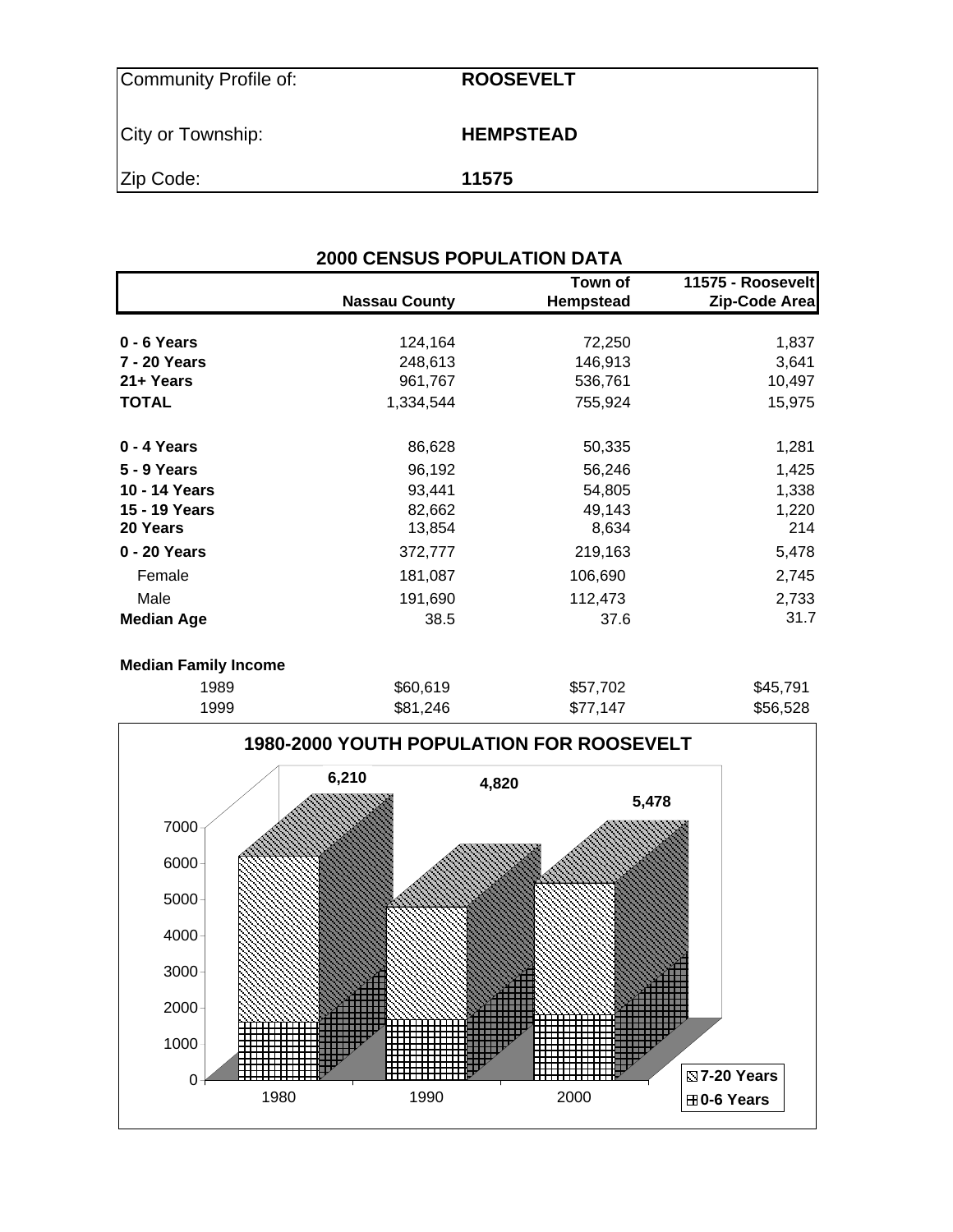| <b>Nassau County</b>             |           | <b>Town of</b><br><b>Hempstead</b> |        |
|----------------------------------|-----------|------------------------------------|--------|
|                                  |           |                                    |        |
| $\overline{0}$ - 6 Years         | 118,978   | 73,806                             | 1,632  |
| $7 - 20$ Years                   | 231,792   | 139,895                            | 3,505  |
| 21+ Years                        | 978,505   | 557,917                            | 10,279 |
| <b>TOTAL</b>                     | 1,329,275 | 771,618                            | 15,416 |
| $\overline{0 - 4 \text{ Years}}$ | 83,639    | 52,174                             | 1,114  |
| $\vert$ 5 - 9 Years              | 90,106    | 55,438                             | 1,360  |
| <b>10 - 14 Years</b>             | 82,042    | 49,470                             | 1,243  |
| <b>15 - 19 Years</b>             | 79,040    | 47,058                             | 1,183  |
| 20 Years                         | 15,943    | 9,563                              | 237    |
| $0 - 20$ Years                   | 350,770   | 213,701                            | 5,137  |

# **2000 POPULATION PROJECTION DATA**

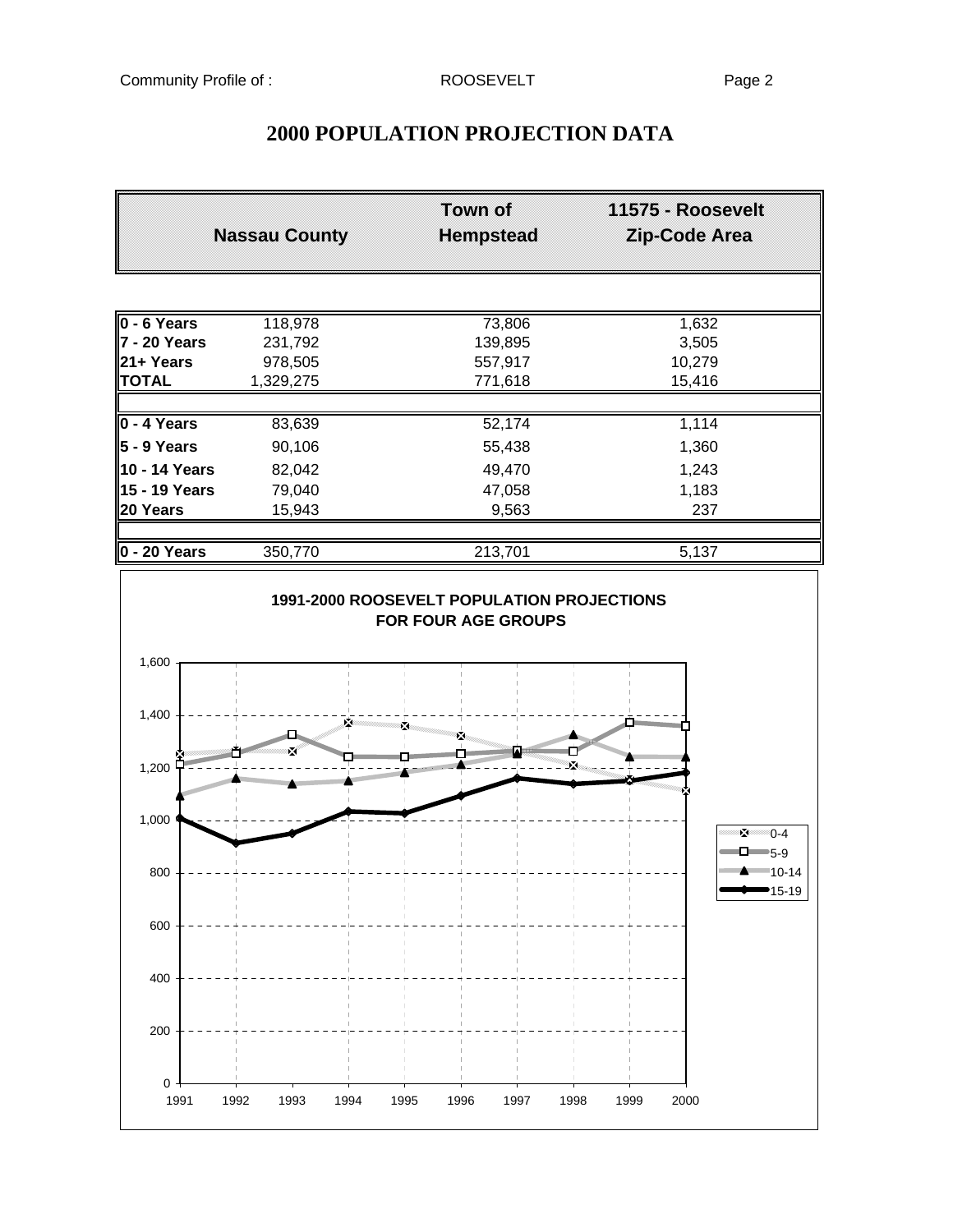Community Profile of : ROOSEVELT ROOSEVELT

# **TEMPORARY ASSISTANCE TO NEEDY FAMILIES (Formerly AFDC) (NUMBER OF INDIVIDUALS)**

|      |               | Town of   | 16-20 y       |
|------|---------------|-----------|---------------|
| Year | Nassau County | Hempstead | Zip-Code Area |
| 1985 | 15,963        | 11,783    | 1,807         |
| 1986 | 15,337        |           |               |
|      |               | 11,390    | 1,728         |
| 1987 | 13,321        | 9,981     | 1,490         |
| 1988 | 12,410        | 9,168     | 1,352         |
| 1989 | 11,950        | 8,943     | 1,354         |
| 1990 | 12,607        | 9,404     | 1,406         |
| 1991 | 15,317        | 11,504    | 1,735         |
| 1992 | 16,528        | 12,410    | 1,854         |
| 1993 | 20,129        | 15,031    | 1,913         |
| 1994 | 20,622        | 15,217    | 1,864         |
| 1995 | 20,229        | 14,981    | 1,747         |
| 1996 | 17,800        | 13,309    | 1,499         |
| 1997 | 14,940        | 11,219    | 1,368         |
| 1998 | 12,706        | 9,651     | 1,270         |
| 1999 | 10,825        | 8,265     | 1,030         |
| 2000 | 8,451         | 6,699     | 794           |

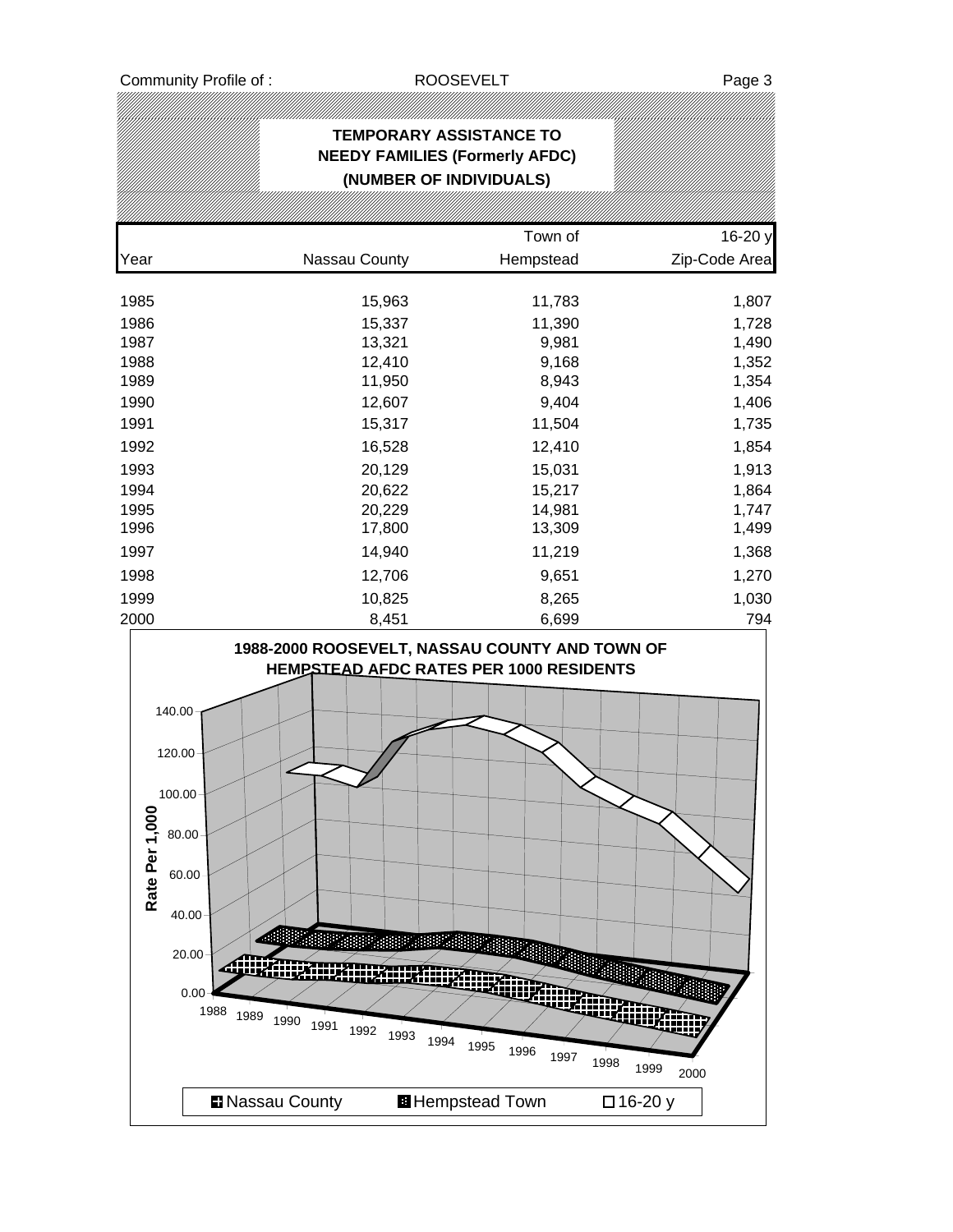### Community Profile of : ROOSEVELT Page 4

| <b>11575 ZIP-CODE AREA RESIDENT YOUTH OFFENSES</b> |                |                                                        |                              |                         |  |  |
|----------------------------------------------------|----------------|--------------------------------------------------------|------------------------------|-------------------------|--|--|
| Year                                               | <b>Arrests</b> | 7-15 Years Old<br><b>Station</b><br><b>Adjustments</b> | Subjects of<br>Investigation | <b>Totals</b>           |  |  |
| 1991                                               | 176            | 133                                                    | 41                           | 350                     |  |  |
| 1992                                               | 71             | 133                                                    | 34                           | 238                     |  |  |
| 1993                                               | 107            | 131                                                    | 64                           | 302                     |  |  |
| 1994                                               | 105            | 160                                                    | 94                           | 359                     |  |  |
| 1995                                               | 58             | 74                                                     | 60                           | 192                     |  |  |
| 1996                                               | 74             | 84                                                     | 53                           | 211                     |  |  |
| 1997                                               | 79             | 82                                                     | 58                           | 221                     |  |  |
| 1998                                               | 73             | 93                                                     | 55                           | 233                     |  |  |
| 1999                                               | 104            | 46                                                     | 77                           | 273                     |  |  |
|                                                    |                | 16-20 Years Old                                        |                              |                         |  |  |
|                                                    |                | <b>Subjects of</b>                                     |                              | <b>All Ages</b>         |  |  |
| Year                                               | <b>Arrests</b> | Investigation                                          | <b>Totals</b>                | <b>Total Incidents*</b> |  |  |
| 1991                                               | 220            | 80                                                     | 300                          | 653                     |  |  |
| 1992                                               | 187            | 81                                                     | 268                          | 506                     |  |  |
| 1993                                               | 170            | 100                                                    | 270                          | 573                     |  |  |
| 1994                                               | 228            | 81                                                     | 309                          | 668                     |  |  |
| 1995                                               | 158            | 101                                                    | 259                          | 451                     |  |  |
| 1996                                               | 165            | 80                                                     | 245                          | 457                     |  |  |
| 1997                                               | 159            | 125                                                    | 284                          | 505                     |  |  |
| 1998                                               | 152            | 103                                                    | 258                          | 491                     |  |  |
| 1999                                               | 153            | 83                                                     | 259                          | 533                     |  |  |





\* Total incidents include arrests, station adjustments and subjects of investigation for 1988 - 1999. Subjects were not available prior to 1988. Youth offense data does not include data on convictions following from some of these arrests.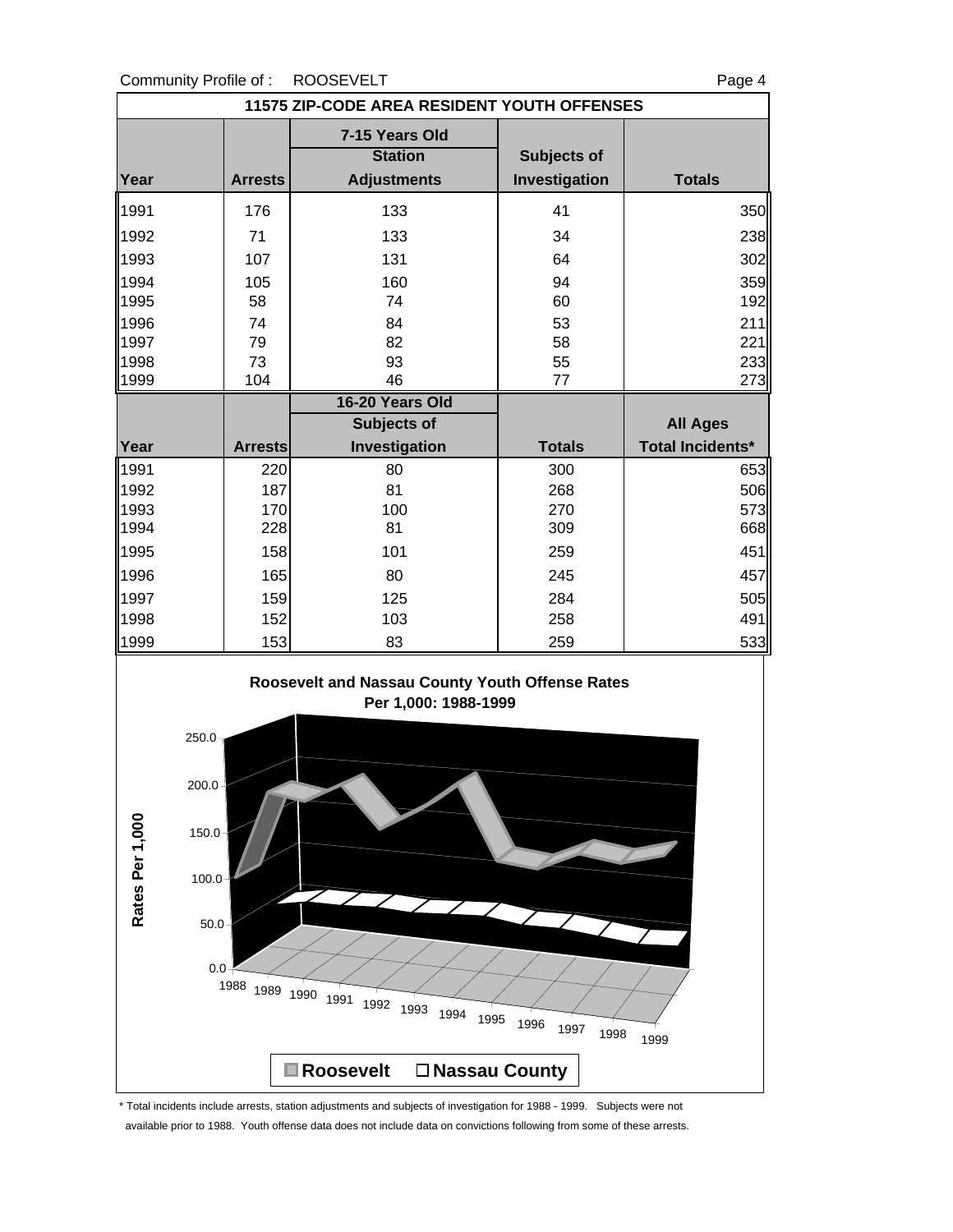Community Profile of : ROOSEVELT **Page 5** 

|                                                                                           | 11575 ZIP-CODE AREA RESIDENT YOUTH OFFENSES |                                                                                                                  |                       |               |              |                                                              |              |              |  |
|-------------------------------------------------------------------------------------------|---------------------------------------------|------------------------------------------------------------------------------------------------------------------|-----------------------|---------------|--------------|--------------------------------------------------------------|--------------|--------------|--|
| Youth Offense Rate Per 1000 Resident Youth<br><b>For Combined Offense Types and Total</b> |                                             |                                                                                                                  |                       |               |              |                                                              |              |              |  |
|                                                                                           | Drug &                                      | <b>Violent &amp;</b>                                                                                             |                       |               |              | <b>Criminal</b>                                              |              |              |  |
| Year                                                                                      |                                             | Alcohol Threatening                                                                                              | <b>Property</b>       | <b>Status</b> | <b>Theft</b> | <b>Nonconf</b>                                               | <b>Other</b> | <b>Total</b> |  |
| 1990                                                                                      | 17.2                                        | 47.2                                                                                                             | 22.7                  | 22.3          | 63.2         | 9.3                                                          | 4.5          | 187.6        |  |
| 1991                                                                                      | 23.2                                        | 56.3                                                                                                             | 28.6                  | 27.4          | 53.5         | 6.0                                                          | 8.9          | 207.8        |  |
| 1992                                                                                      | 19.9                                        | 39.1                                                                                                             | 14.7                  | 29.7          | 36.5         | 5.5                                                          | 14.3         | 165.0        |  |
| 1993                                                                                      | 22.6                                        | 49.5                                                                                                             | 16.1                  | 28.8          | 38.3         | 7.5                                                          | 23.6         | 187.7        |  |
| 1994                                                                                      | 23.6                                        | 56.6                                                                                                             | 18.3                  | 38.3          | 44.8         | 5.9                                                          | 31.1         | 218.7        |  |
| 1995                                                                                      | 10.5                                        | 41.4                                                                                                             | 12.1                  | 16.5          | 30.5         | 6.4                                                          | 26.1         | 143.5        |  |
| 1996                                                                                      | 14.6<br>15.7                                | 36.3<br>48.9                                                                                                     | 9.2<br>9.4            | 23.2<br>21.0  | 35.4<br>29.8 | 3.4                                                          | 17.1<br>22.9 | 139.4        |  |
| 1997                                                                                      |                                             |                                                                                                                  |                       |               |              | 9.4                                                          |              | 158.4        |  |
| 1998                                                                                      | 7.8                                         | 43.3                                                                                                             | 9.0                   | 29.3          | 32.7         | 4.7                                                          | 1.9          | 152.8        |  |
| 1999                                                                                      | 6.2                                         | 36.7                                                                                                             | 18.8                  | 42.5          | 28.1         | 2.8                                                          | 25.6         | 164.3        |  |
|                                                                                           |                                             | <b>For Combined Offense Types and Total</b>                                                                      | <b>Youth Offenses</b> |               |              |                                                              |              |              |  |
|                                                                                           | Drug &                                      | Violent &                                                                                                        |                       |               |              | <b>Criminal</b>                                              |              |              |  |
| Year                                                                                      |                                             | Alcohol Threatening                                                                                              | <b>Property</b>       | <b>Status</b> | <b>Theft</b> | <b>Nonconf</b>                                               | <b>Other</b> | <b>Total</b> |  |
| 1990                                                                                      | 54                                          | 148                                                                                                              | $\overline{71}$       | 70            | 198          | 29                                                           | 14           | 588          |  |
| 1991                                                                                      | 73                                          | 177                                                                                                              | 90                    | 86            | 168          | 19                                                           | 28           | 653          |  |
| 1992                                                                                      | 61                                          | 120                                                                                                              | 45                    | 91            | 112          | 17                                                           | 44           | 506          |  |
| 1993                                                                                      | 69                                          | 151                                                                                                              | 49                    | 88            | 117          | 23                                                           | 72           | 573          |  |
| 1994                                                                                      | 72                                          | 173                                                                                                              | 56                    | 117           | 137          | 18                                                           | 95           | 668          |  |
| 1995                                                                                      | 33                                          | 130                                                                                                              | 38                    | 52            | 96           | 20                                                           | 82           | 451          |  |
| 1996                                                                                      | 48                                          | 119                                                                                                              | 30                    | 76            | 116          | 11                                                           | 56           | 457          |  |
| 1997                                                                                      | 50                                          | 156                                                                                                              | 30                    | 67            | 95           | 30                                                           | 73           | 505          |  |
| 1998                                                                                      | 25                                          | 139                                                                                                              | 29                    | 94            | 105          | 15                                                           | 6            | 491          |  |
| 1999                                                                                      | 20                                          | 119                                                                                                              | 61                    | 138           | 91           | 9                                                            | 83           | 533          |  |
| 60.0                                                                                      |                                             | 1990-1999 Violent & Threatening, and Drug & Alcohol Youth<br><b>Offense Rates in Roosevelt and Nassau County</b> |                       |               |              |                                                              |              |              |  |
|                                                                                           | E                                           |                                                                                                                  |                       |               |              |                                                              |              |              |  |
| 50.0                                                                                      |                                             |                                                                                                                  |                       |               |              |                                                              |              |              |  |
|                                                                                           |                                             |                                                                                                                  |                       |               |              |                                                              |              |              |  |
| 40.0                                                                                      |                                             |                                                                                                                  |                       |               |              |                                                              |              |              |  |
|                                                                                           |                                             |                                                                                                                  |                       |               | Г            |                                                              |              |              |  |
|                                                                                           |                                             |                                                                                                                  |                       |               |              |                                                              |              |              |  |
|                                                                                           |                                             |                                                                                                                  |                       |               |              |                                                              |              |              |  |
| Rate Per 1,000<br>Mate 20.0<br>10.0                                                       |                                             |                                                                                                                  |                       |               |              |                                                              |              |              |  |
|                                                                                           |                                             |                                                                                                                  |                       |               |              |                                                              |              |              |  |
|                                                                                           |                                             |                                                                                                                  |                       |               |              |                                                              |              |              |  |
|                                                                                           |                                             |                                                                                                                  |                       |               |              |                                                              |              |              |  |
| 0.0                                                                                       |                                             |                                                                                                                  |                       |               |              |                                                              |              |              |  |
|                                                                                           | 1990<br>1991                                | 1992                                                                                                             | 1994<br>1993          | 1995          | 1996         | 1997                                                         | 1998         | 1999         |  |
|                                                                                           | X.                                          | <b>Nassau County Alc/Drug/k</b><br>Roosevelt Alc/Drug/k                                                          |                       | o             |              | Nassau County Violent/Threat/k<br>Roosevelt Violent/Threat/k |              |              |  |
|                                                                                           |                                             |                                                                                                                  |                       |               |              |                                                              |              |              |  |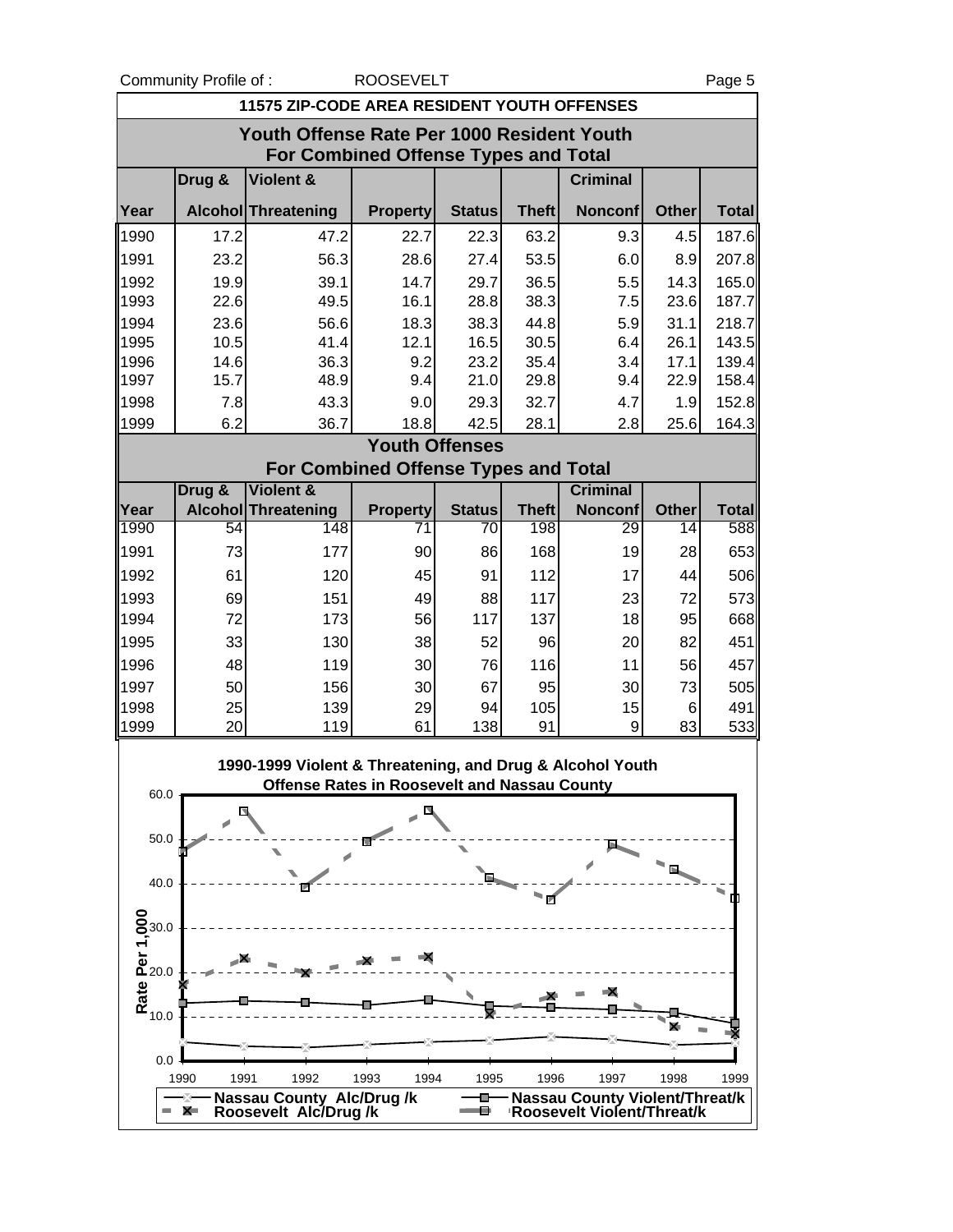

"Other" communities include Rockville Centre, East Meadow, Westbury, Massapequa, Long Beach,

Garden City, New Cassel, Seaford, Hicksville and West Hempstead. Each comprises less than 1% of all Roosevelt

resident youth offenses.



 "Other" communities include West Hempstead, E Meadow, Long Beach, NYC, Rockville Centre, Syosset, and Suffolk County. Each comprises less than 2% of all.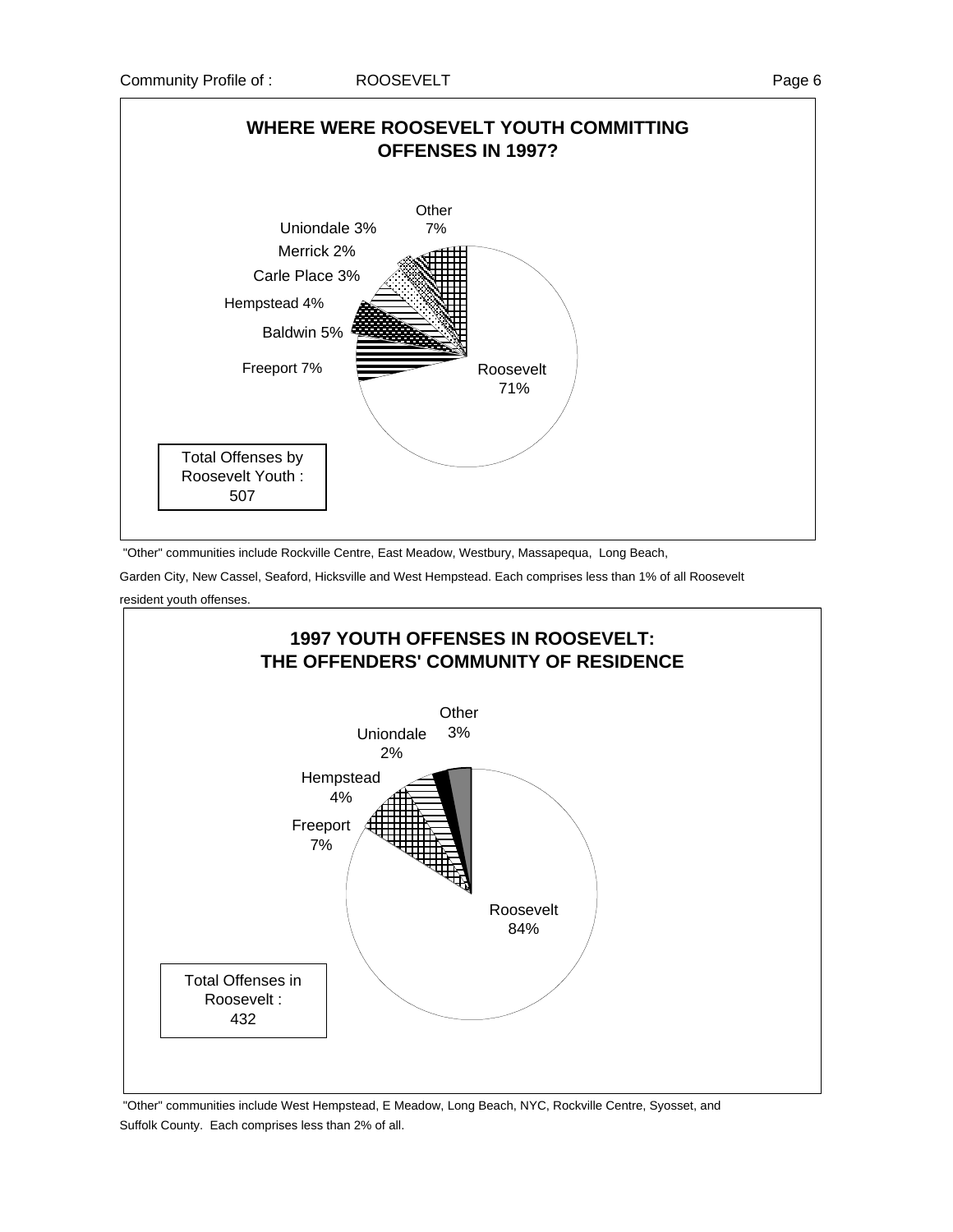|                         |                |                |                |                |                |                |                | 1991-97   |
|-------------------------|----------------|----------------|----------------|----------------|----------------|----------------|----------------|-----------|
|                         |                |                |                |                |                |                |                | Percent   |
| Age                     | 1991           | 1992           | 1993           | 1994           | 1995           | 1996           | 1997           | Change    |
| <b>10 Yr &amp; Less</b> | $\overline{4}$ | $\overline{5}$ | $\overline{9}$ | $\overline{6}$ | 4              | 3              | $\Omega$       | $-100.0%$ |
| $\%$                    | 5.1%           | 5.7%           | 9.8%           | 5.9%           | 8.0%           | 3.9%           | 0.0%           |           |
| 11 to 12                | 17             | 8              | 12             | 17             | 6              | 9              | 5              | $-70.6%$  |
| $\frac{9}{6}$           | 21.8%          | 9.2%           | 13.0%          | 16.7%          | 12.0%          | 11.8%          | 7.6%           |           |
| $\overline{13}$         | 24             | 20             | 16             | 11             | 5              | $\overline{7}$ | 8              | $-66.7%$  |
| $\%$                    | 30.8%          | 23.0%          | 17.4%          | 10.8%          | 10.0%          | 9.2%           | 12.1%          |           |
| 14                      | 13             | 21             | 15             | 31             | 14             | 17             | 10             | $-23.1%$  |
| $\%$                    | 16.7%          | 24.1%          | 16.3%          | 30.4%          | 28.0%          | 22.4%          | 15.2%          |           |
| 15                      | 17             | 24             | 25             | 18             | 10             | 23             | 11             | $-35.3%$  |
| $\frac{0}{0}$           | 21.8%          | 27.6%          | 27.2%          | 17.6%          | 20.0%          | 30.3%          | 16.7%          |           |
| 16                      | $\overline{2}$ | 8              | 8              | $\mathbf{q}$   | 6              | 11             | 11             | 450.0%    |
| $\%$                    | 2.6%           | 9.2%           | 8.7%           | 8.8%           | 12.0%          | 14.5%          | 16.7%          |           |
| 17 <sub>1</sub>         | 1              | $\Omega$       | $\overline{4}$ | $\overline{4}$ | $\mathbf 1$    | 3              | 14             | 1300.0%   |
| $\%$                    | 1.3%           | 0.0%           | 4.3%           | 3.9%           | 2.0%           | 3.9%           | 21.2%          |           |
| 18                      | $\Omega$       | $\Omega$       | $\overline{2}$ | 3              | $\mathbf 0$    | $\overline{2}$ | $\overline{4}$ |           |
| $\%$                    | 0.0%           | 0.0%           | 2.2%           | 2.9%           | 0.0%           | 2.6%           | 6.1%           |           |
| 19 to 20                | $\Omega$       | $\mathbf{1}$   | $\mathbf{1}$   | 3              | $\overline{4}$ | $\mathbf{1}$   | 3              |           |
| %                       | 0.0%           | 1.1%           | 1.1%           | 2.9%           | 8.0%           | 1.3%           | 4.5%           |           |
| <b>Roosevelt</b>        |                |                |                |                |                |                |                |           |
| Total                   | 78             | 87             | 92             | 102            | 50             | 76             | 66             | $-15.4%$  |
| Rate Per 1,000          | 25.4           | 28.5           | 30.1           | 32.5           | 15.3           | 23.8           | 20.1           | $-21.0%$  |
| <b>Nassau County</b>    |                |                |                |                |                |                |                |           |
| Rate Per 1,000          | 5.19           | 6.63           | 8.98           | 8.68           | 7.52           | 7.23           | 7.30           | 40.5%     |

## **Resident Roosevelt Runaway and Homeless Youth by Age Group**

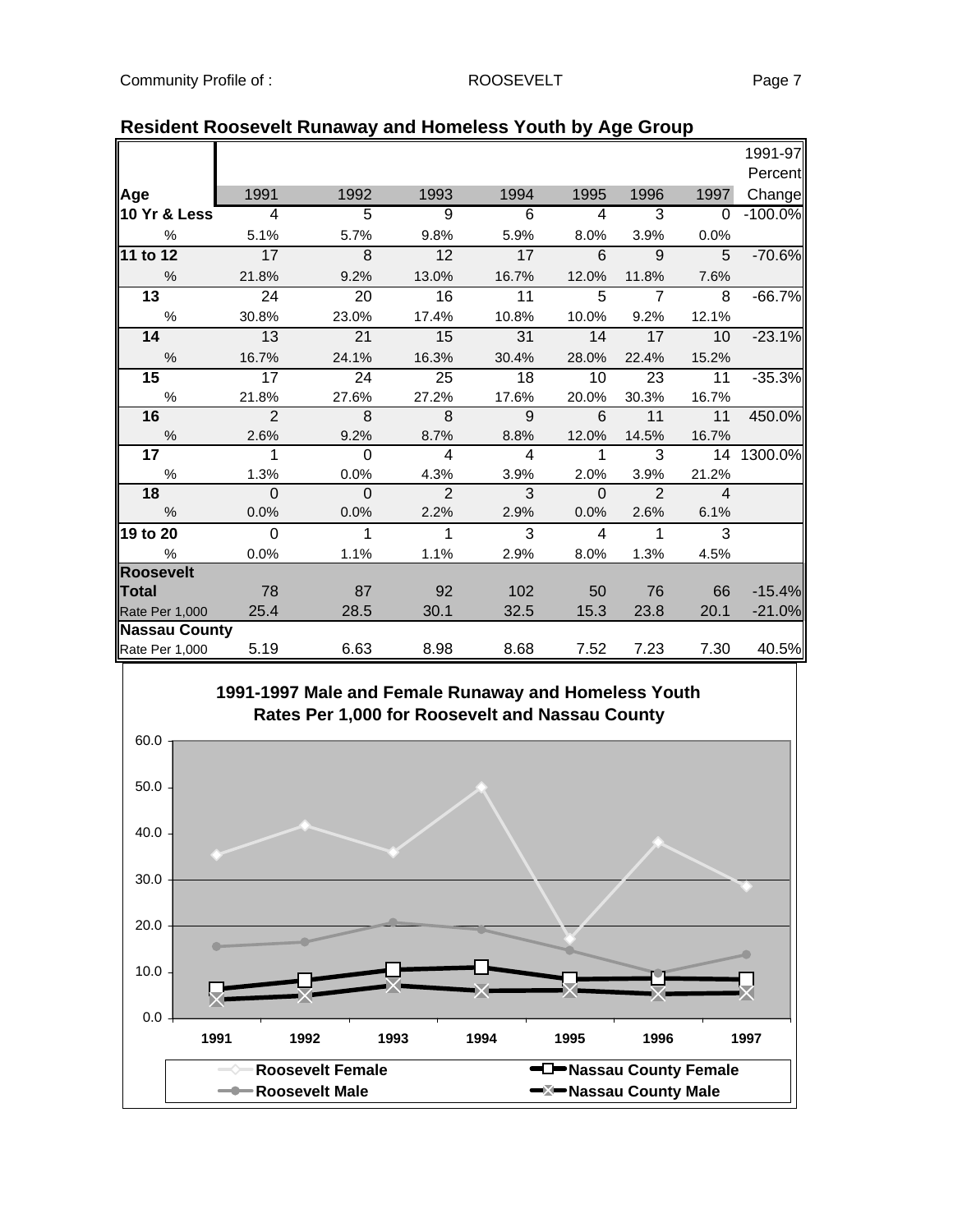Community Profile of : <br>
ROOSEVELT Page 8

# **PUBLIC SCHOOL ENROLLMENT IN ROOSEVELT UFSD**

|                                                       | European | African  |          | Asian    | <b>Native</b>  |               |        |
|-------------------------------------------------------|----------|----------|----------|----------|----------------|---------------|--------|
| Year                                                  | American | American | Latino   | American | American       | Total         |        |
|                                                       |          |          |          |          |                |               |        |
| 1987                                                  | 19       | 2944     | 113      | 10       | 1              | 3,087         |        |
| 1988                                                  | 21       | 2693     | 125      | 36       | 0              | 2,875         |        |
| 1989                                                  | 16       | 2720     | 109      | 19       | 0              | 2,864         |        |
| 1990                                                  | 16       | 2811     | 102      | 8        |                | 2,938         |        |
| 1991                                                  | 18       | 2852     | 133      | 3        | $\Omega$       | 3,006         |        |
| 1992                                                  | 9        | 2791     | 232      | 8        | $\overline{2}$ | 3,042         |        |
| 1993                                                  | 10       | 2710     | 231      | 9        | 15             | 2,975         |        |
| 1994                                                  | 9        | 2715     | 230      |          | 0              | 2,955         |        |
| 1995                                                  | 8        | 2603     | 215      |          |                | 2,834         |        |
| 1996                                                  | 8        | 2513     | 260      | 2        |                | 2,784         |        |
| 1997                                                  | 7        | 2478     | 242      | 3        | 0              | 2,730         |        |
| 1998                                                  | 8        | 2483     | 417      | $\Omega$ | 0              | 2,908         |        |
| 1999                                                  | 18       | 2670     | 247      | 11       | 0              | 2,946         |        |
| Net Change in School Enrollment Between 1987 and 1999 |          |          |          |          |                |               |        |
|                                                       |          | European | African  |          | Asian          | <b>Native</b> |        |
|                                                       | 1987-99  | American | American | Latino   | American       | American      | Totall |
| Change in Number                                      |          | $-1$     | $-274$   | 134      |                | -1            | $-141$ |

| Net Change in School Enrollment Between 1993 and 1999 |          |          |        |          |               |              |  |
|-------------------------------------------------------|----------|----------|--------|----------|---------------|--------------|--|
|                                                       | European | African  |        | Asian    | <b>Native</b> |              |  |
| 1993-99                                               | American | American | Latino | American | American      | <b>Total</b> |  |
| Change in Number                                      |          | $-40$    | 16     |          | $-15$         | $-29$        |  |
| Change as Percent                                     | 80%      | $-1\%$   | 7%     | 22%      | $-100\%$      | $-1\%$       |  |

Change as Percent -5% -9% 119% 10% -100% -5%



\* The 1993-99 change for Asian Americans has been excluded from this chart because there

were fewer than 10 enrolled in 1993. This policy is meant to avoid distorted percent comparisons among groups.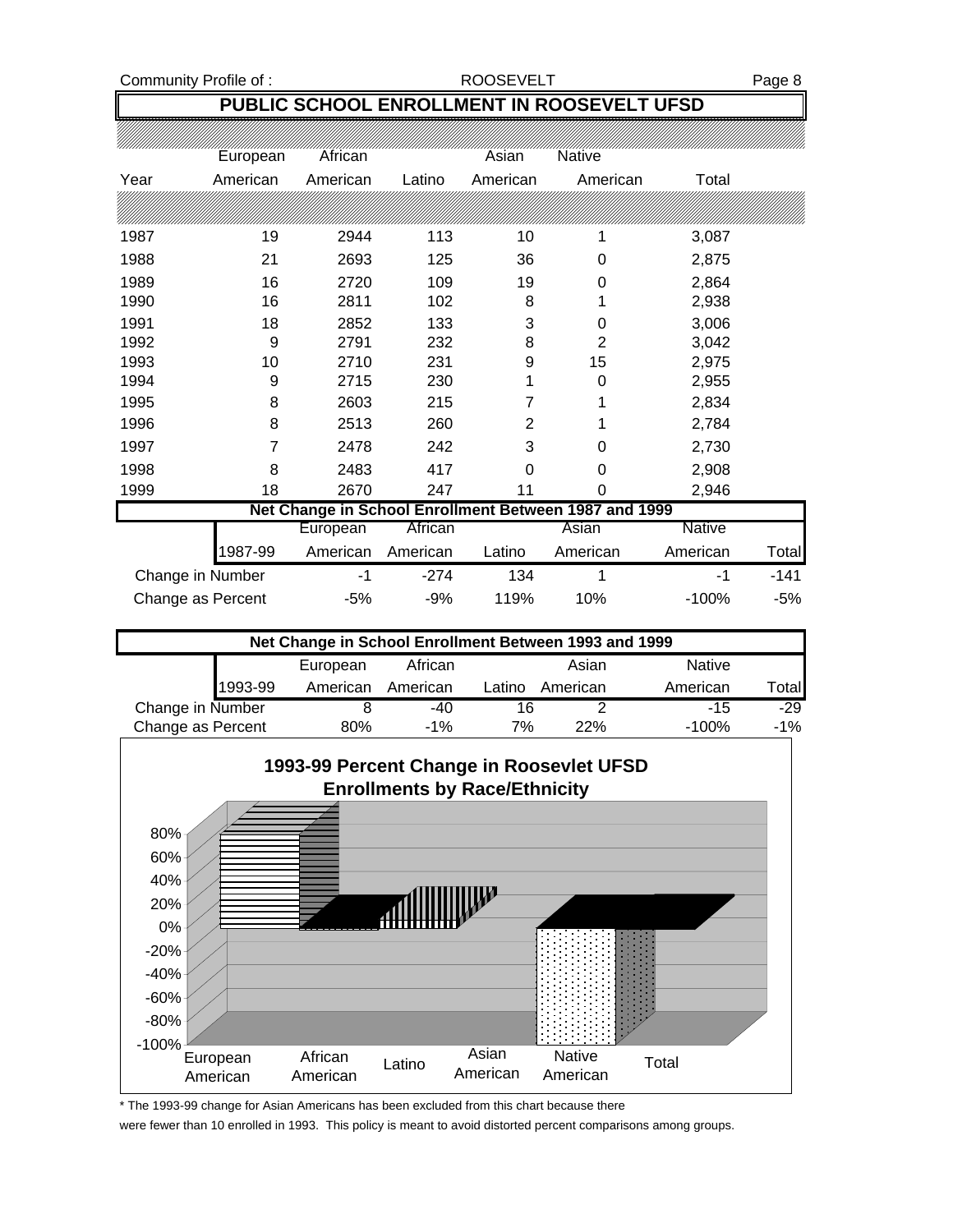#### Community Profile of : ROOSEVELT ROOSEVELT

#### ROOSEVELT

## **REPORTED LIMITED ENGLISH PROFICIENT ENGLISH LANGUAGE LEARNERS (LEP/ELLs) IN ROOSEVELT UFSD\***

|                         |               |       |                         |                          | <b>Reported Number and Percent of LEP/ELL Students in</b> |                      |                         |
|-------------------------|---------------|-------|-------------------------|--------------------------|-----------------------------------------------------------|----------------------|-------------------------|
|                         |               |       |                         |                          | Roosevelt UFSD, Hempstead Town and Nassau County          |                      |                         |
|                         |               |       | <b>Roosevelt UFSD</b>   | <b>Town of Hempstead</b> |                                                           | <b>Nassau County</b> |                         |
| Year                    | <b>Number</b> |       | <b>Percent of</b>       | <b>Number</b>            | <b>Percent of</b>                                         | <b>Number</b>        | Percent of              |
|                         |               |       | <b>Total Enrollment</b> |                          | <b>Total Enrollment</b>                                   |                      | <b>Total Enrollment</b> |
| 1992                    |               | 85    | 2.8%                    | 3,240                    | 3.2%                                                      | 6,044                | 3.5%                    |
| 1993                    |               | 62    | 2.1%                    | 3,875                    | 3.7%                                                      | 6,963                | 4.0%                    |
| 1994                    |               | 189   | 6.4%                    | 4,271                    | 4.1%                                                      | 7,492                | 4.2%                    |
| 1995                    |               | 155   | 5.5%                    | 4,674                    | 4.3%                                                      | 7,823                | 4.3%                    |
| 1996                    |               | 95    | 3.4%                    | 4,847                    | 4.4%                                                      | 8,276                | 4.5%                    |
| 1997                    |               | 211   | 7.7%                    | 5,532                    | 4.9%                                                      | 9,219                | 4.9%                    |
| 1998                    |               | 194   | 6.7%                    | 5,878                    | 5.1%                                                      | 9,353                | 4.8%                    |
| 1999                    |               | 194   | 6.6%                    | 6,134                    | 5.2%                                                      | 10,077               | 5.1%                    |
| 1999 Total              |               |       |                         |                          |                                                           |                      |                         |
| Enrollment              |               | 2,946 |                         | 117,036                  |                                                           | 195,804              |                         |
| 1992 - 1999<br>% Change | 128.2%        |       |                         | 89.3%                    |                                                           | 66.7%                |                         |

\* In the 1998-1999 school year, there were 77 different languages spoken by students enrolled

in Nassau County public schools.



\*\* The annual number of reported LEP/ELLs enrollment is based upon the number of Limited English Proficient

English Language Learners in the local district as reported on the State Education Department/

The University of the State of New York, Commissioners Regulations Part 154 Application.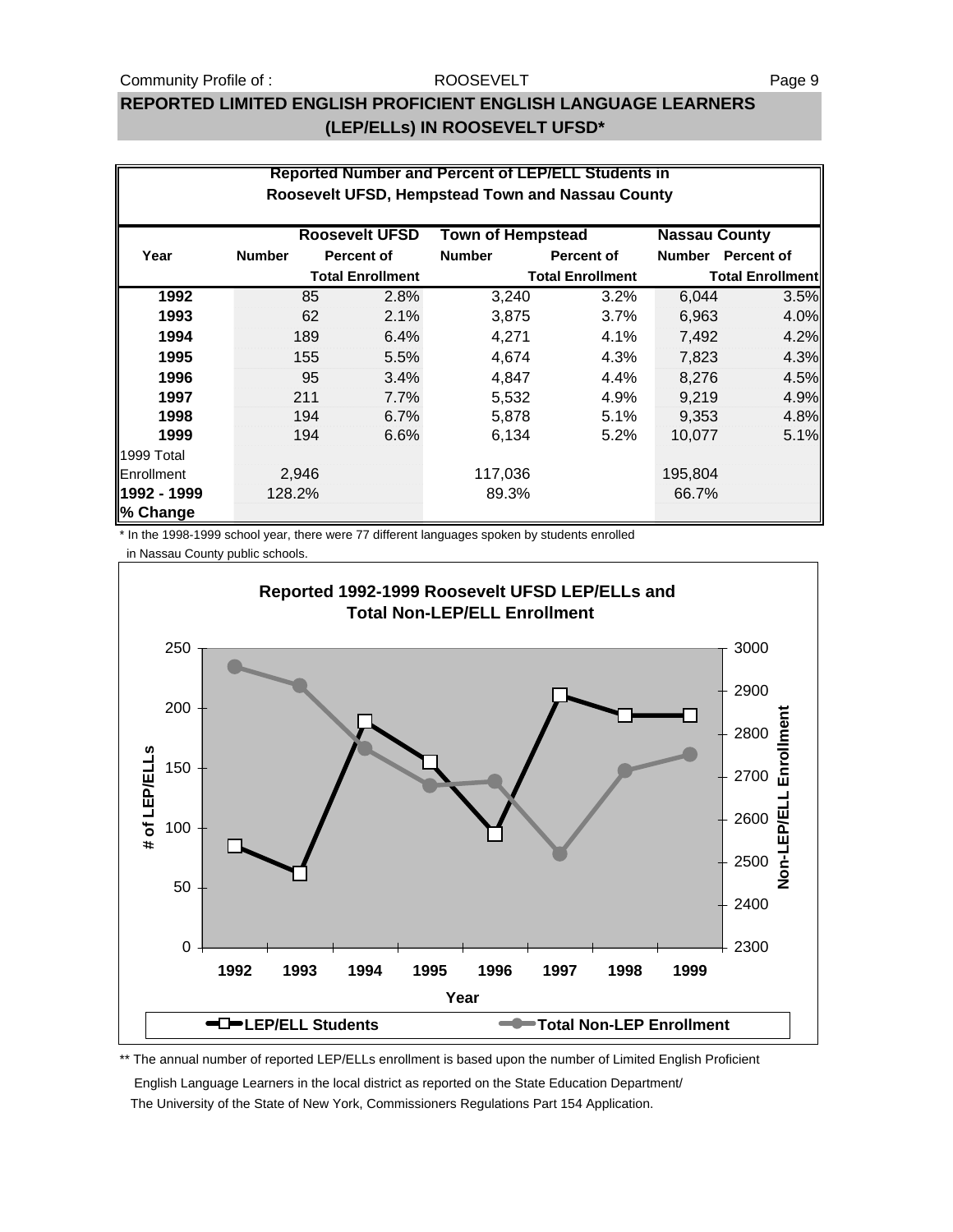Community Profile of : ROOSEVELT <br>
ROOSEVELT

|      | Dropouts in Roosevelt UFSD, Town of Hempstead, and Nassau County |            |          |          |                                                       |          |  |  |
|------|------------------------------------------------------------------|------------|----------|----------|-------------------------------------------------------|----------|--|--|
|      |                                                                  |            |          |          |                                                       |          |  |  |
|      |                                                                  |            |          |          | DROPOUT NUMBERS & PERCENTS OF HIGH SCHOOL ENROLLMENT* |          |  |  |
| Year | District-#                                                       | District-% | Town-#** | Town-%** | County-#                                              | County-% |  |  |
|      |                                                                  |            |          |          |                                                       |          |  |  |
| 1987 | 82                                                               | 8.2        | 898      | 2.4      | 1284                                                  | 2.0      |  |  |
| 1988 | 63                                                               | 8.3        | 759      | 2.2      | 1177                                                  | 2.0      |  |  |
| 1989 | 69                                                               | 9.4        | 654      | 2.0      | 932                                                   | 1.7      |  |  |
| 1990 | 71                                                               | 9.6        | 546      | 1.8      | 759                                                   | 1.4      |  |  |
| 1991 | 61                                                               | 8.0        | 432      | 1.4      | 613                                                   | 1.2      |  |  |
| 1992 | 63                                                               | 8.6        | 483      | 1.6      | 654                                                   | 1.2      |  |  |
| 1993 | 35                                                               | 4.9        | 484      | 1.6      | 630                                                   | 1.2      |  |  |
| 1994 | 22                                                               | 3.0        | 533      | 1.7      | 724                                                   | 1.4      |  |  |
| 1995 | 6                                                                | 0.9        | 395      | 1.3      | 531                                                   | 1.0      |  |  |
| 1996 | 16                                                               | 2.6        | 337      | 1.1      | 477                                                   | 0.9      |  |  |
| 1997 | 25                                                               | 4.1        | 358      | 1.1      | 479                                                   | 0.9      |  |  |
| 1998 | 3                                                                | 0.5        | 330      | 1.0      | 489                                                   | 0.9      |  |  |

\*Dropout Rate = Dropouts divided by 9-12 grade enrollment including ungraded secondary enrollment. A dropout

is defined as any pupil who left school prior to graduation & did not enter another school or program leading to a GED.



\*\*Town data based on a weighted average of communities which are fully or partially located within town boundaries.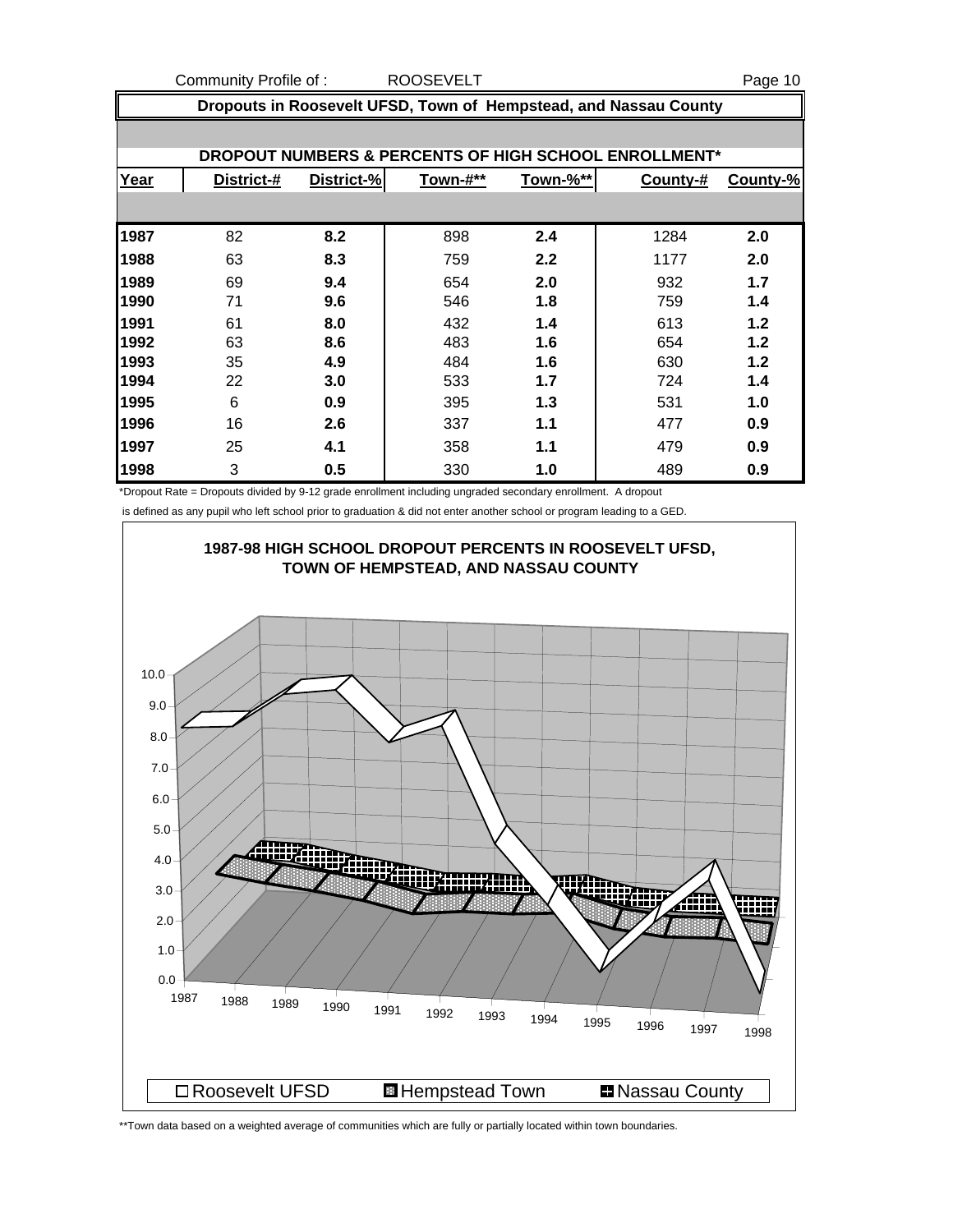0

50

100

150

| 1982-97 Total Births and Fertility Rates For Roosevelt 11575<br>Nassau County and New York State* |                  |           |               |                      |               |                       |  |  |
|---------------------------------------------------------------------------------------------------|------------------|-----------|---------------|----------------------|---------------|-----------------------|--|--|
|                                                                                                   | <b>Roosevelt</b> |           |               | <b>Nassau County</b> |               | <b>New York State</b> |  |  |
|                                                                                                   |                  | Fertility |               | Fertility            |               | Fertility             |  |  |
| Year                                                                                              | Births**         | Rate      | <b>Births</b> | Rate                 | <b>Births</b> | Rate                  |  |  |
| 1982                                                                                              | 284              | 72.8      | 14,342        | 49.0                 | 246,889       | 59.6                  |  |  |
| 1983                                                                                              | 293              | 75.8      | 14,541        | 49.8                 | 248,222       | 59.6                  |  |  |
| 1984                                                                                              | 300              | 78.5      | 14,758        | 50.6                 | 250,436       | 59.9                  |  |  |
| 1985                                                                                              | 300              | 79.3      | 15,247        | 52.3                 | 258,826       | 61.6                  |  |  |
| 1986                                                                                              | 317              | 84.6      | 15,567        | 53.5                 | 263,045       | 62.3                  |  |  |
| 1987                                                                                              | 346              | 93.1      | 16,504        | 56.8                 | 271,355       | 64.0                  |  |  |
| 1988                                                                                              | 377              | 102.7     | 17,072        | 58.8                 | 279,976       | 65.8                  |  |  |
| 1989                                                                                              | 387              | 106.4     | 17,700        | 61.1                 | 290,528       | 67.9                  |  |  |
| 1990                                                                                              | 387              | 107.5     | 18,180        | 62.8                 | 297,468       | 69.3                  |  |  |
| 1991                                                                                              | 392              | 110.3     | 17,864        | 62.2                 | 292,523       | 68.1                  |  |  |
| 1992                                                                                              | 389              | 109.8     | 18,065        | 63.3                 | 287,531       | 67.2                  |  |  |
| 1993                                                                                              | 391              | 109.4     | 17,931        | 63.2                 | 282,377       | 66.3                  |  |  |
| 1994                                                                                              | 366              | 101.9     | 17,903        | 64.6                 | 277,945       | 65.6                  |  |  |
| 1995                                                                                              | 336              | 93.8      | 18,084        | 66.0                 | 271,042       | 64.3                  |  |  |
| 1996                                                                                              | 311              | 86.6      | 17,722        | 63.8                 | 263,611       | 63.0                  |  |  |
| 1997                                                                                              | 308              | 86.6      | 17,100        | 62.0                 | 256,976       | 61.8                  |  |  |
| 1982 - 1997 Roosevelt Total Births<br>450                                                         |                  |           |               |                      |               |                       |  |  |
| 400                                                                                               |                  |           |               |                      |               |                       |  |  |
| 350<br>300                                                                                        |                  |           |               |                      |               |                       |  |  |
| Number of Births<br>250                                                                           |                  |           |               |                      |               |                       |  |  |
| 200                                                                                               |                  |           |               |                      |               |                       |  |  |
|                                                                                                   |                  |           |               |                      |               |                       |  |  |

\* Fertility rate based on live births per 1,000 female population 15-44. Data for 1990-97 reflect zip code boundaries. Data for prior years reflect the local community as comprised by census tracts.

\*\* The number of births to mothers in the Roosevelt area is a three year "running" average for all years. Source: Nassau County & New York State Departments of Health.

1982 1983 1984 1985 1986 1987 1988 1989 1990 1991 1992 1993 1994 1995 1996 1997 **Year**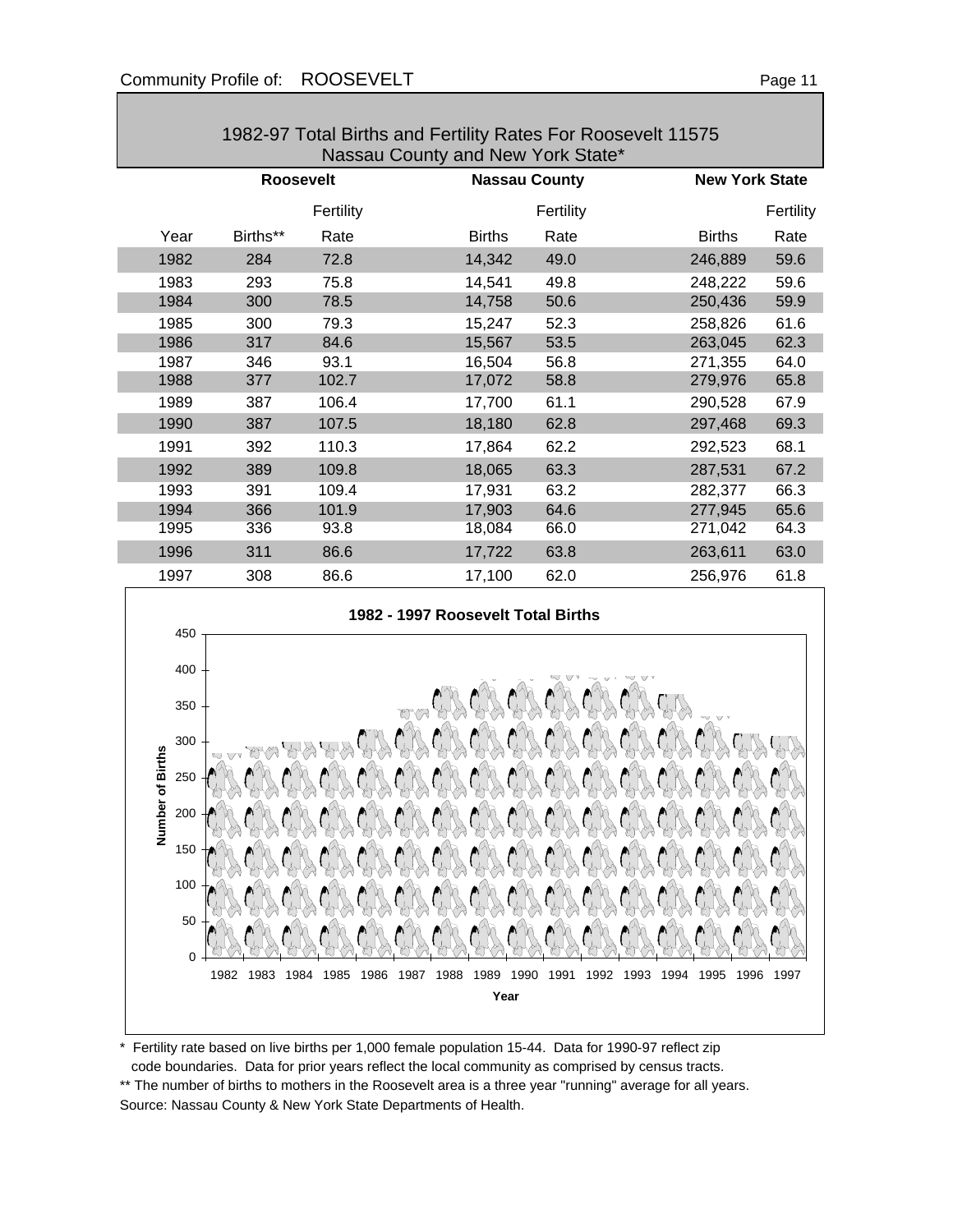| For Roosevelt 11575*, Nassau County and New York State** |                  |           |               |                      |               |                       |  |
|----------------------------------------------------------|------------------|-----------|---------------|----------------------|---------------|-----------------------|--|
|                                                          | <b>Roosevelt</b> |           |               | <b>Nassau County</b> |               | <b>New York State</b> |  |
|                                                          | Teen             | Fertility | Teen          | Fertility            | Teen          | Fertility             |  |
| Year                                                     | <b>Births</b>    | Rate      | <b>Births</b> | Rate                 | <b>Births</b> | Rate                  |  |
| 1984                                                     | 65               | 108.7     | 668           | 12.2                 | 25,658        | 35.7                  |  |
| 1985                                                     | 65               | 110.6     | 711           | 13.4                 | 25,470        | 36.4                  |  |
| 1986                                                     | 67               | 116.0     | 685           | 13.4                 | 25,134        | 37.0                  |  |
| 1987                                                     | 71               | 123.9     | 677           | 13.8                 | 25,080        | 38.0                  |  |
| 1988                                                     | 74               | 132.1     | 663           | 14.1                 | 25,861        | 40.3                  |  |
| 1989                                                     | 73               | 132.8     | 679           | 15.0                 | 26,593        | 42.7                  |  |
| 1990                                                     | 73               | 135.3     | 674           | 15.6                 | 26,553        | 44.0                  |  |
| 1991                                                     | 67               | 132.4     | 672           | 16.0                 | 26,216        | 44.1                  |  |
| 1992                                                     | 62               | 134.1     | 629           | 15.1                 | 25,330        | 43.4                  |  |
| 1993                                                     | 55               | 111.4     | 700           | 18.4                 | 25,515        | 44.3                  |  |
| 1994                                                     | 55               | 97.5      | 682           | 18.2                 | 25,852        | 45.3                  |  |
| 1995                                                     | 49               | 95.8      | 668           | 18.0                 | 24,805        | 43.6                  |  |
| 1996                                                     | 49               | 94.2      | 637           | 15.8                 | 23,864        | 41.8                  |  |
| 1997                                                     | 47               | 90.8      | 561           | 13.9                 | 22,185        | 38.5                  |  |



\* The number of birth to teen mothers in the Roosevelt area is a three year "running" average for all years.

\*\* Fertility rate based on live births per 1,000 female population 15-19. Data for 1990-97 reflect zip

code boundaries. Data for prior years reflect the local community as comprised by census tracts.